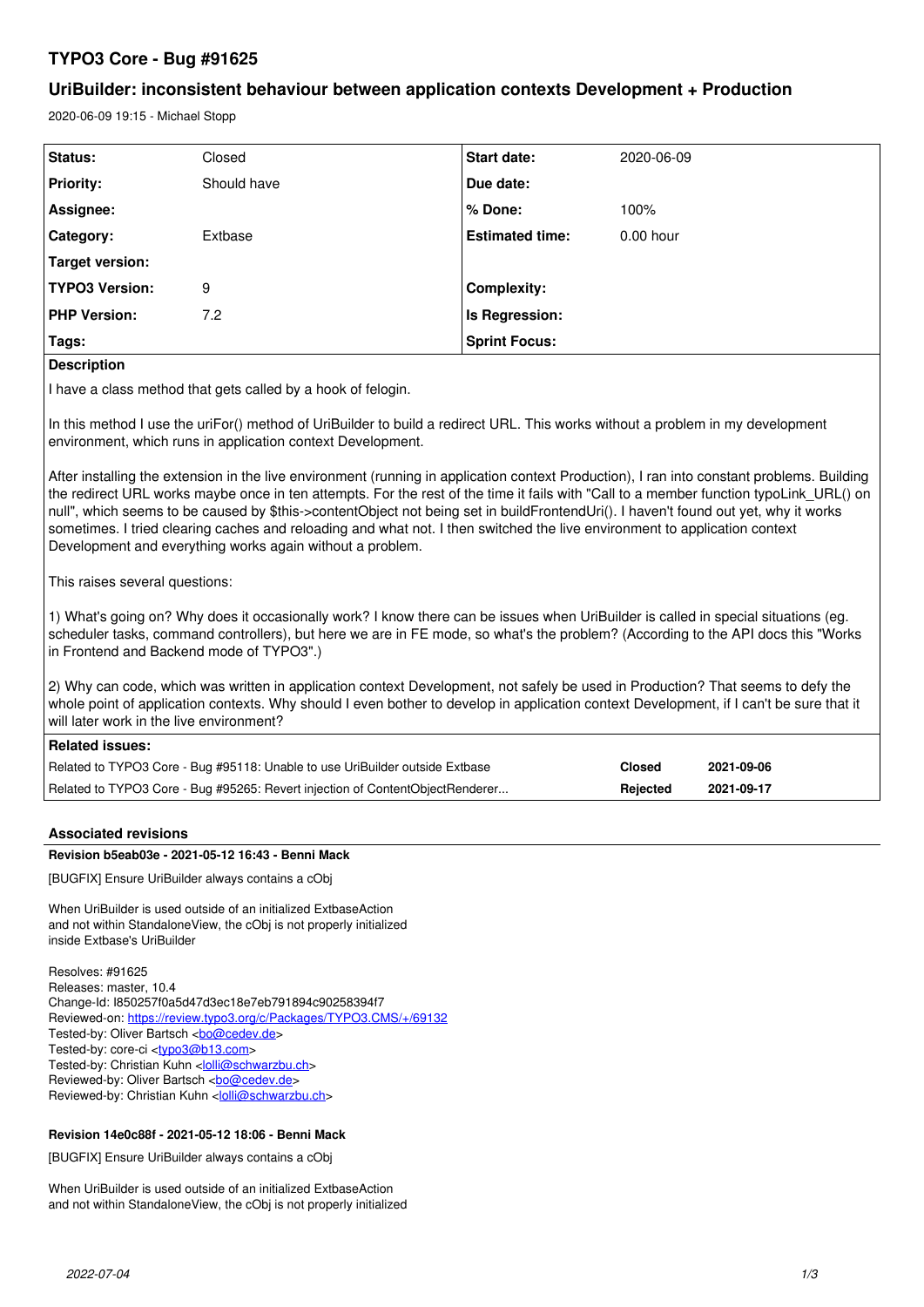inside Extbase's UriBuilder

Resolves: #91625 Releases: master, 10.4 Change-Id: I850257f0a5d47d3ec18e7eb791894c90258394f7 Reviewed-on:<https://review.typo3.org/c/Packages/TYPO3.CMS/+/69133> Tested-by: core-ci [<typo3@b13.com](mailto:typo3@b13.com)> Tested-by: Christian Kuhn <*[lolli@schwarzbu.ch](mailto:lolli@schwarzbu.ch)>* Reviewed-by: Christian Kuhn [<lolli@schwarzbu.ch>](mailto:lolli@schwarzbu.ch)

### **Revision c71d9a56 - 2021-09-17 15:29 - Benjamin Franzke**

[BUGFIX] Avoid TSFE injection into standalone ContentObjectRenderer

TypoScriptFrontendController might not be available by the time ContentObjectRenderer instances are created

The constructor argument ContentObjectRenderer is intended to be used by TypoScriptFrontendController to inject itself, but not for injecting TypoScriptFrontendController when ContentObjectRenderer is created as a standolone instance.

This has already been adapted in the master branch by #95174 and is therefore backported as a separate 10.4-only fix.

Resolves: #95118 Related: #91625 Related: #95175 Releases: 10.4 Change-Id: Ie7f60cb40e78ec706019781ccd514acc080eb94a Reviewed-on:<https://review.typo3.org/c/Packages/TYPO3.CMS/+/71120> Tested-by: Simon Gilli [<typo3@gilbertsoft.org](mailto:typo3@gilbertsoft.org)> Tested-by: core-ci [<typo3@b13.com](mailto:typo3@b13.com)> Tested-by: Torben Hansen [<derhansen@gmail.com>](mailto:derhansen@gmail.com) Tested-by: Benjamin Franzke <br />
chimalis.de> Reviewed-by: Simon Gilli <[typo3@gilbertsoft.org](mailto:typo3@gilbertsoft.org)> Reviewed-by: Torben Hansen <[derhansen@gmail.com](mailto:derhansen@gmail.com)> Reviewed-by: Benjamin Franzke <br />
chimals.de>

## **History**

#### **#1 - 2020-06-26 13:19 - Christian Eßl**

Which TYPO3 9 version was used? Does updating to the latest version (9.5.19) fix the problem? I just happened to stumble upon the same problem in 8.7.32 and I'm curious if this problem is related to recent problems with the Extbase ReflectionService that were fixed in the last minor patches. AFAIK this problem should be relatively new.

As a "hotfix" you could also do the following to manually set up the ContentObject:

```
/** @var ConfigurationManager $configurationManager */
$configurationManager = $this->objectManager->get(ConfigurationManager::class);
/** @var ContentObjectRenderer $contentObjectRenderer */
$contentObjectRenderer = $this->objectManager->get(ContentObjectRenderer::class);
```

```
$configurationManager->setContentObject($contentObjectRenderer);
```

```
$uriBuilder = $this->objectManager->get(UriBuilder::class);
$uriBuilder->injectConfigurationManager($configurationManager);
```
// now use UriBuilder

# **#2 - 2020-07-02 13:28 - Christopher Kaster**

Christian Eßl wrote:

Which TYPO3 9 version was used? Does updating to the latest version (9.5.19) fix the problem? I just happened to stumble upon the same problem in 8.7.32 and I'm curious if this problem is related to recent problems with the Extbase ReflectionService that were fixed in the last minor patches. AFAIK this problem should be relatively new.

As a "hotfix" you could also do the following to manually set up the ContentObject:

[...]